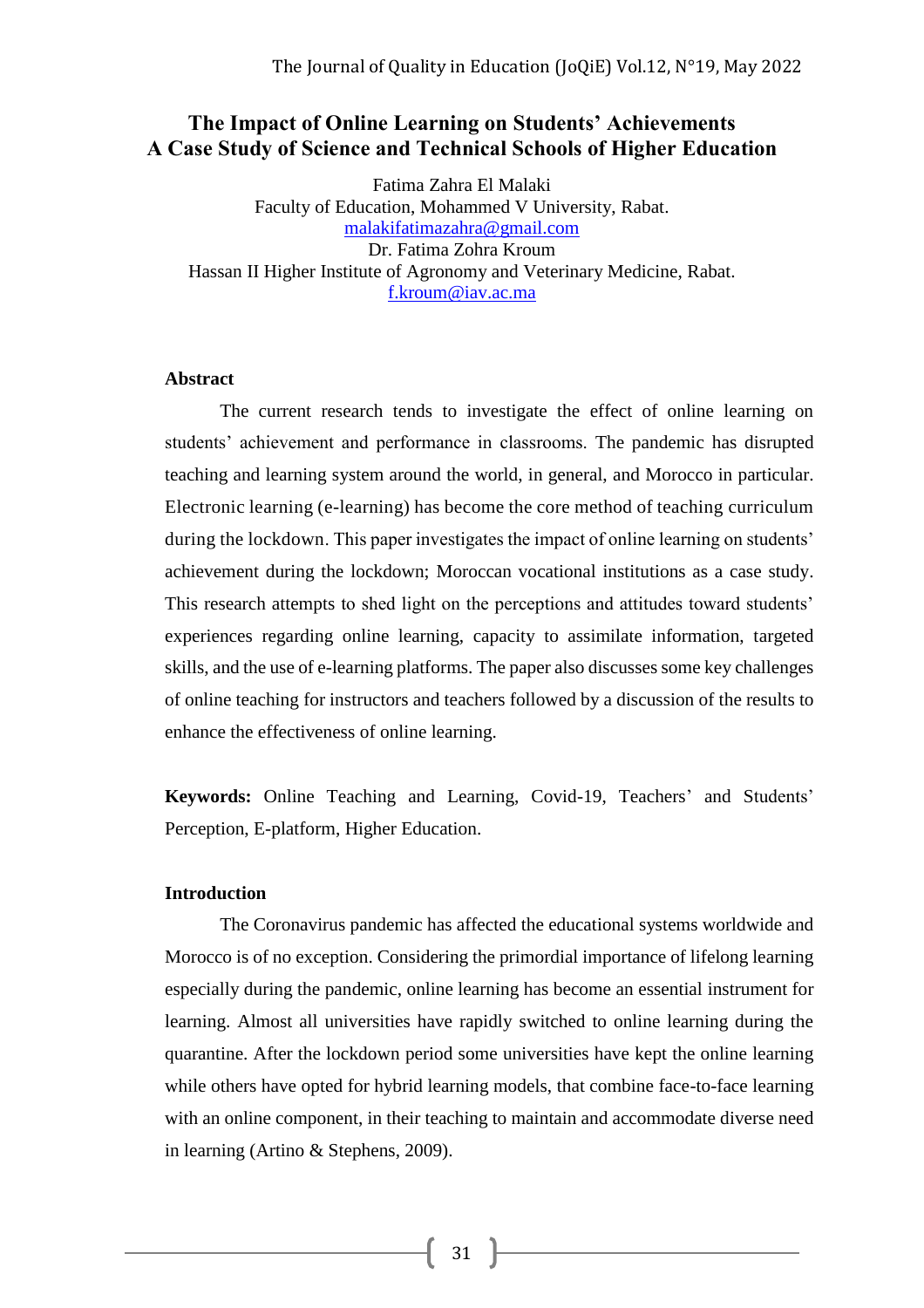Developed teaching research and learning research have demonstrated that professors and learners are witnessing an unprecedented learning change. According to Asabere (2012), online learning aims to seek changes in the pattern of the whole academic process. The recent change becomes a challenge for educator to support knowledge construction or providing learning context that nurtures student engagement to learning.

#### **I. Theoretical and Background**

#### **1. Online Learning Dimensions and Strategies**

Online learning could be defined in several ways depending on the contexts and milieu of occurrence. Researchers argued that online learning is a way of teaching in which multiple integration of technology, while some stated that it is a substitute of distance education that could be an effective way of rapid communications (Bertea, 2009). The pandemic forced various universities to suddenly modify their so-called traditional teaching strategies and adopt new technological materials. Almost all the universities did not get enough time to reflect upon the way to implement new strategies and associated technologies to their existing setup (Carroll & Conboy, 2020).

Effective learners employ a wide repertoire of learning and metacognitive strategies to manage their learning tasks (Zimmerman, 1994). These Learning strategies encompass the cognitive approach namely through basic and complex rehearsal, elaboration and organization strategies (Weinstein, 1982) which are ordered in increasing "depth" of processing (Radloff, 1997). Learning strategies also include adaptive techniques such as time management and organizing the learning environment, cue seeking, and help seeking. Finally, metacognitive strategies include planning, monitoring, adapting and evaluating learning and learning outcomes. These strategies are important in learning across all disciplines.

#### **2. Characteristics of Synchronous and Asynchronous E-learning**

Synchronous learning method is an environment where the teacher and the students meet online choosing a specific online platform for teaching and discussing the course content. The collaboration between the two has showed us that synchronous learning can have its advantages and disadvantages. As stated by Skylar (2009): "Advantages of using a synchronous learning environment include real time sharing of knowledge and an immediate access to the instructor to ask questions and receive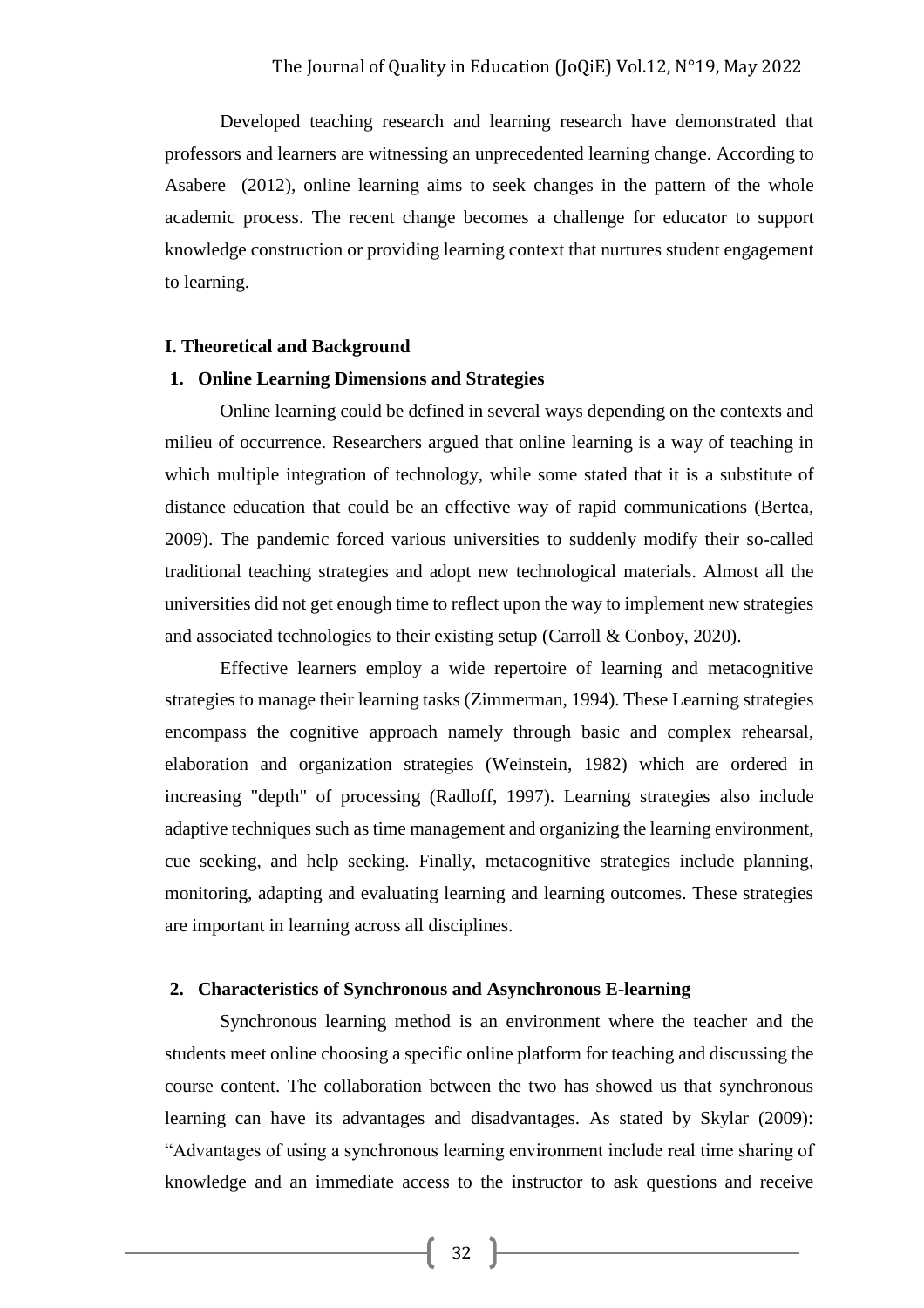answers. However, this type of environment requires a set date and time for meeting, and this contradicts the promise of "anytime, anywhere" learning that online courses have traditionally promoted."

According to Perveen (2016), "Asynchronous environments provide students with readily available material in the form of audio/video lectures, handouts, articles and power point presentations. This material is accessible anytime anywhere." (p.22) Raymond, Atsumbe, Okwori, & Jebba (2016) gave some examples of online teaching tools "the teacher may decide to deliver his lesson through Videotape, YouTube, Digital Video Disc (DVD) or Podcast while the students can later respond through the use of communication modes like email.''

## **3. Teaching Methods and Approach Designs**

#### **3.1. Instructional Design**

According to Siemens (2002), instructional design is the art and science of creating an instructional environment and materials that will bring the learner from the state of not being able to accomplish certain tasks to the state of being able to accomplish those tasks.

#### **3.2. Constructivism Design**

Constructivism design asserts that learning is particularly effective when constructing something for others to experience. This can be anything from a spoken sentence or internet posting, to more complex things like a painting or a presentation. For instance, it is mentioned in the dissertation of Stern that one might read this page several times and still forget it by tomorrow but if that person was asked to explain these ideas to someone else in his or her own words, or produce a slideshow that explained these concepts, one would gain a deeper understanding that is more integrated into his or her own ideas.

## **3.3. Collaboration Design**

As an instructor, you focus on the experiences that would best generate learning from the learner's point of view, rather than just cascading and assessing the information you think they need to know. Each participant in a course can and should be a teacher as well as a learner. Your job changes from being the sole source of knowledge, to being a guide and role model. You connect with students in ways that address their own learning needs by moderating discussions and activities in a way that collectively leads students towards the larger learning goals of the class (Joshua Stern, n.d)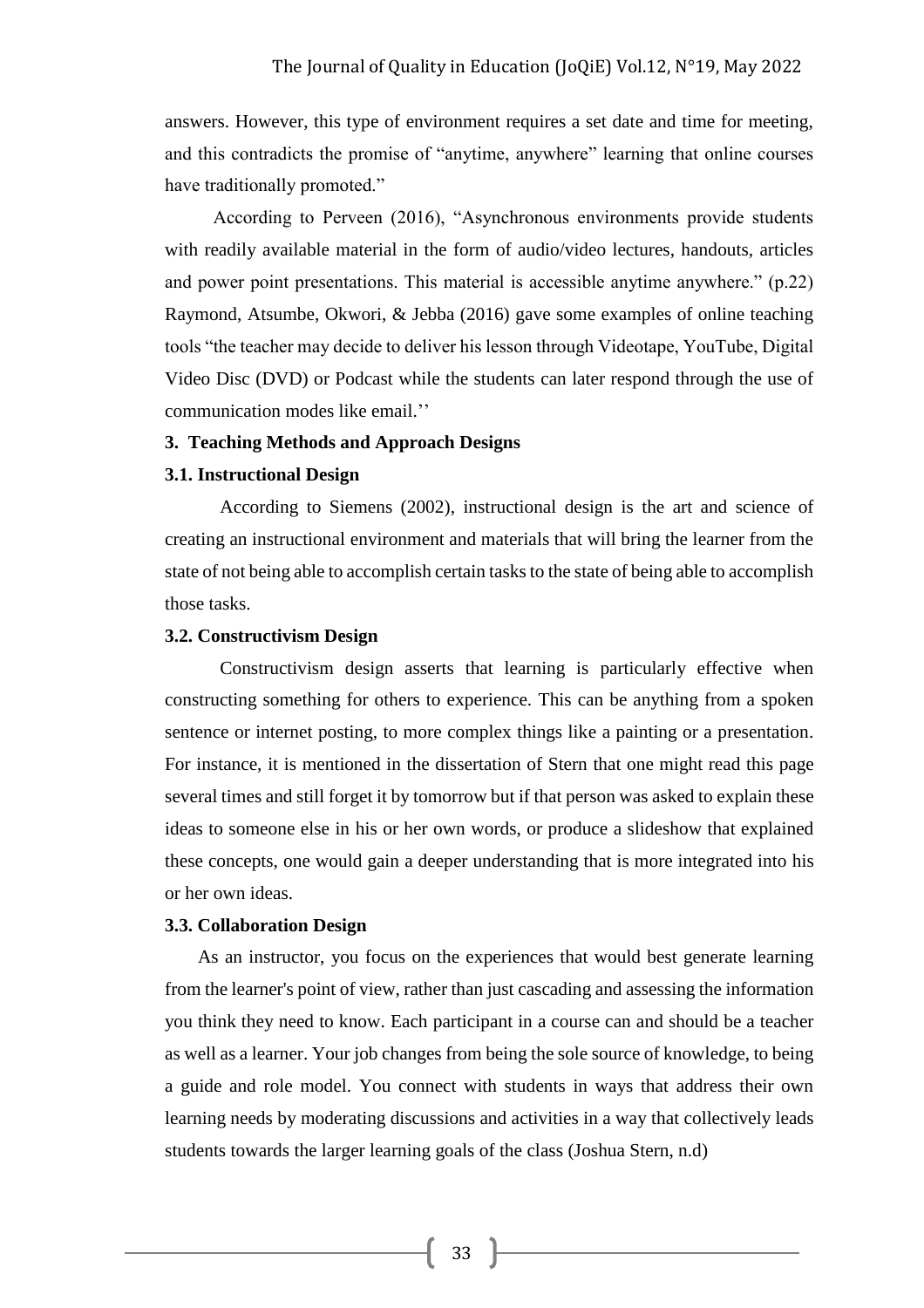## **4. E-Learning Platforms Challenges and Perceptions**

Internet technologies facilitate the distribution of content at the same time, to a large number of users; e-learning platforms offer many advantages to learners such as control over the content, control over the time spent learning, and thus the process can be adapted according to the learner needs and objectives of learning.

E-learning might enhance the learning process for students (Claudiu Coman et al., 2020). E-learning platforms could evoke some obstacles for the students such as: delayed feedback, low interaction, low motivation, technical problems and selfisolation. (Claudio Coman et al., 2020)

This might happen due to the lack of teachers' experience in using E-learning and due to the short time in which they had to adapt their teaching style to the new conditions. Relevant in this way are the results of a study conducted by School Education Gateway at the beginning of the pandemic that showed that 66.9% of respondents affirmed that they used online platforms for teaching for the first time. Thus, it can be inferred that students and teachers were not ready for an entirely online experience (Claudiu Coman et al., 2020)

### **II. Methodology**

The current study tended to investigate the impact of online learning on students' academic performance. It also discussed the professors' perception and point of view regarding online teaching. In this regard, this paper adopted a mixed method to collect quantitative and qualitative data, the data collected attempted to explore students' attitudes toward the online learning; assimilating information, acquired skills and the use of the platform in their learning contexts.

## **III. Sampling**

This paper used closed- ended questionnaires that were distributed to 250 students and structured interviews for 30 professors from different vocational institutions of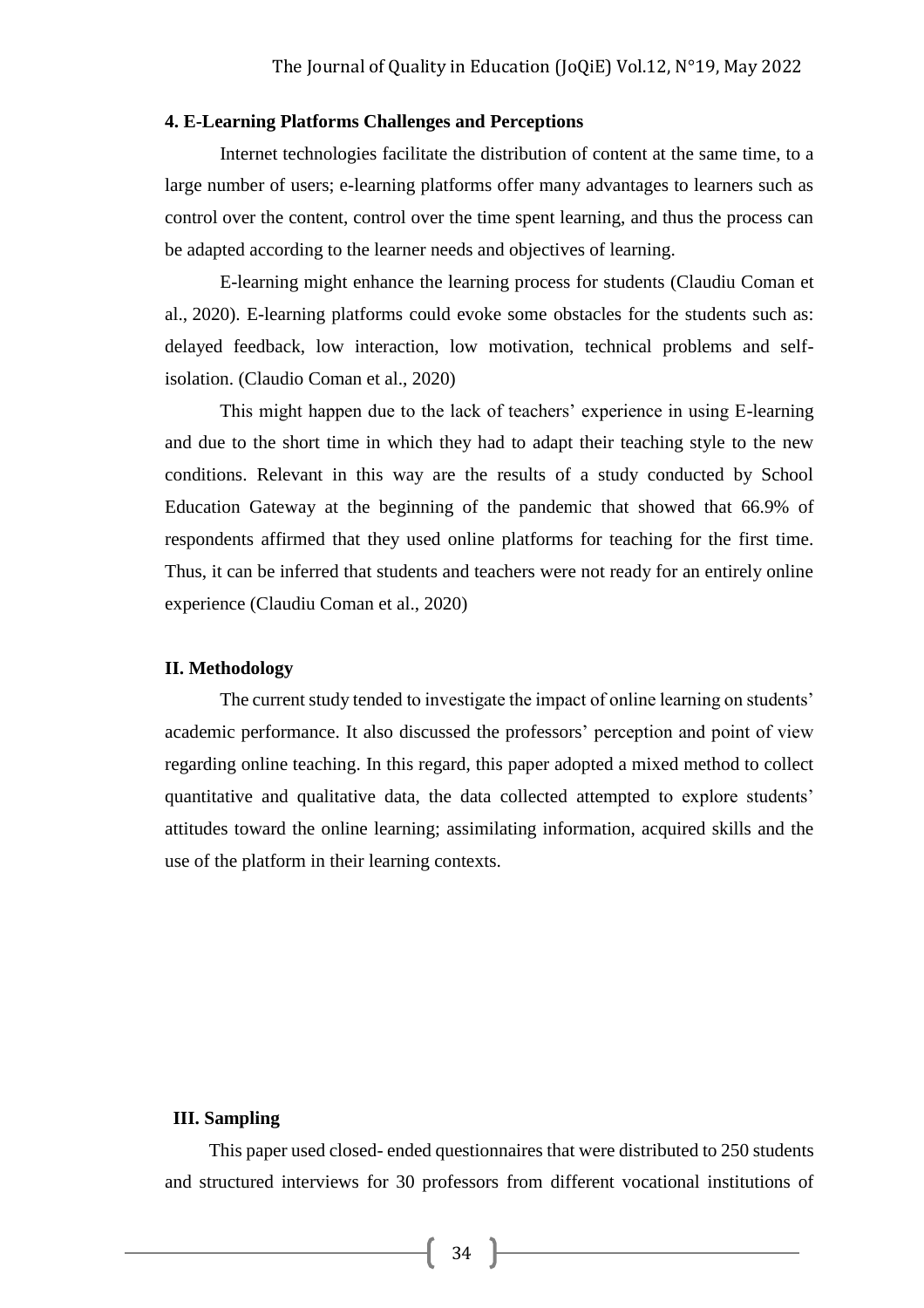higher education namely; the Higher Normal School of Technical Education of Mohamadia, Hassan II University Mohammedia; Hassan II Higher Institute of Agronomy and veterinary Medicine, Rabat; Faculty of Sciences and Techniques of Tangier, Abdelmalik Essaidi Tangier; Higher School of Technology of Essaouira-Cadi Ayyad University Marrakech.

The questionnaires received were 110 males and 140 females from different vocational institutions of higher education. This type of questionnaire was used to collect numerical data to identify students' attitudes and standpoints regarding online learning and its impact on their academic performances. The interviews were used to get qualitative data to mainly explore the teachers' perception of online teaching and what measures and recommendations could be implemented to improve the effectiveness of online teaching practices.

#### **IV. Data Interpretation and Analysis**

#### **1- Merits and Demerits of Online learning**

Figure 1 and 2 showed the impact of online learning on the students' academic performance. The majority of students approved many disadvantages of online learning as illustration: low interaction with the teacher, technical problems, challenging conditions at home, lack of self-discipline and few extra-curriculum activities. Nevertheless, online learning may have a positive impact for some other students such as; accessing online materials, learning on your pace, ability to record the class, and time flexibility.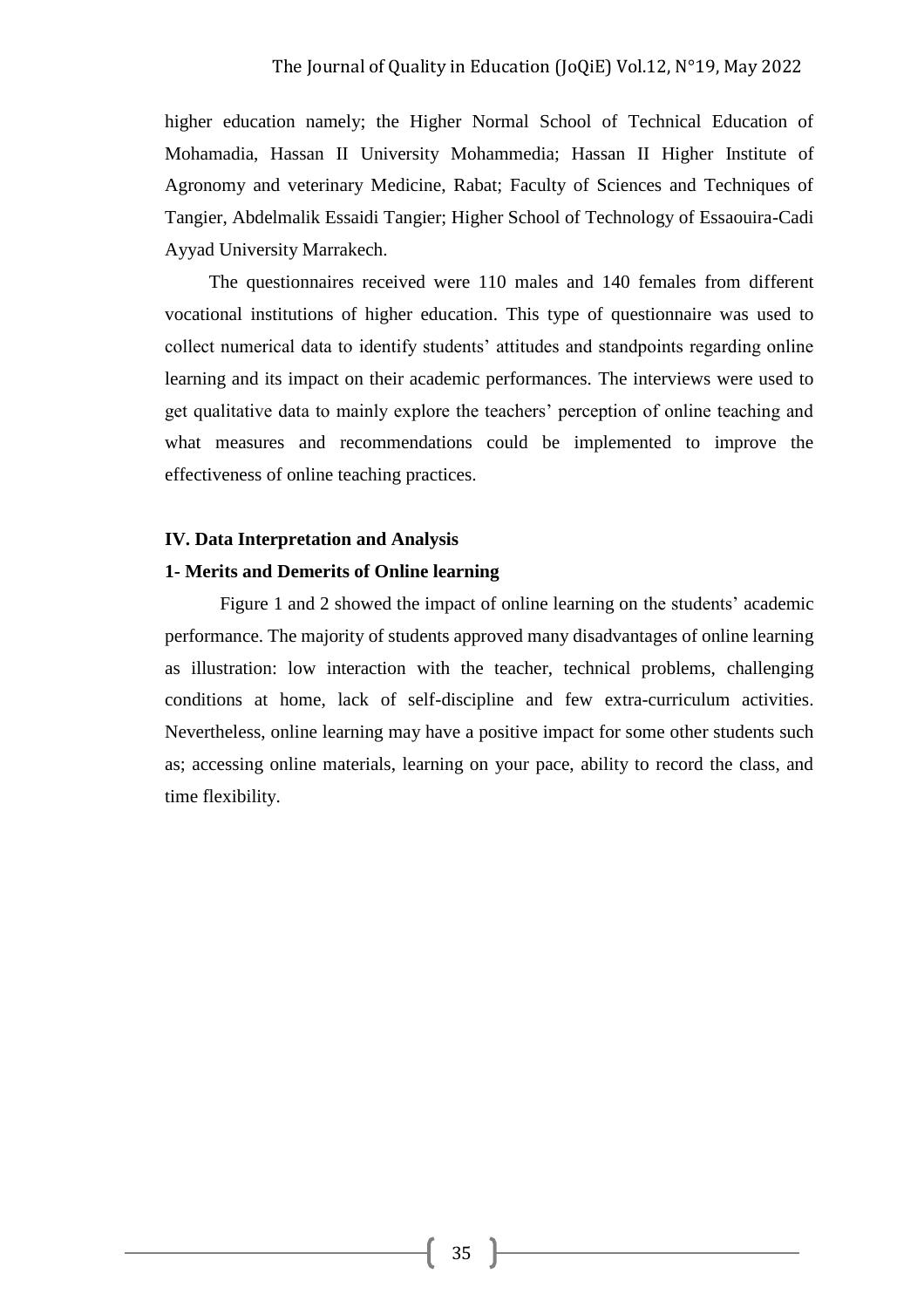

## **2- The Effectiveness of Online Learning in Mastering Learning Objectives**

This section tended to investigate the effectiveness of online learning in mastering learning objectives. It has been noticed that most students agree that online learning helped them increase their knowledge and understand the course content very well. However, students approved that online learning has decreased their social competences and social activity. They felt passive and not fully engaged in the social community as they used to be in the face to face learning.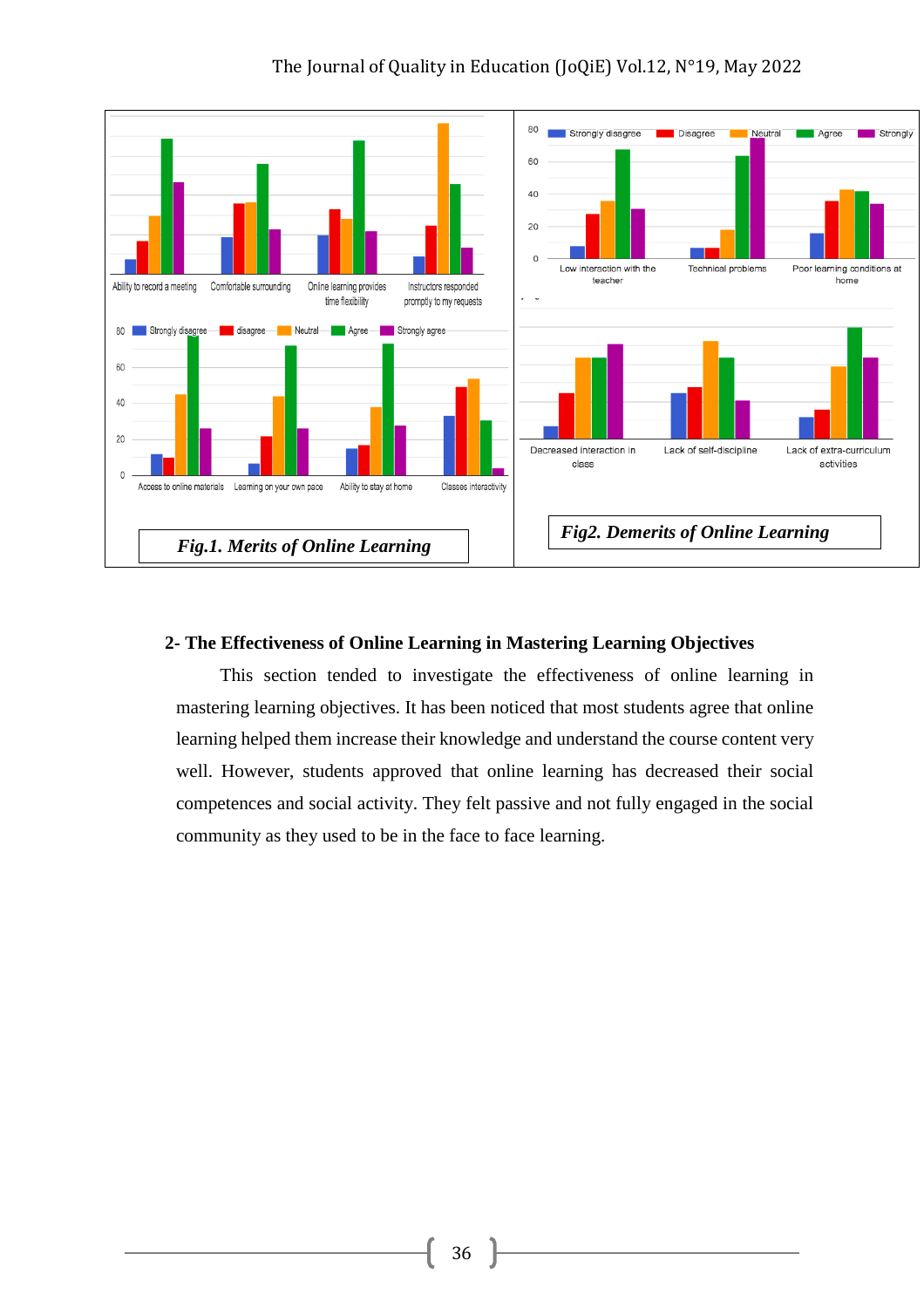

*Fig.3. The Effectiveness of Online Learning in Mastering Learning Objectives*

## **3- Online Learning Teaching Modes**

The graph showed that most online teaching activities implemented in classes were text information, power point lessons, analytical tasks, problem-solving, research project tasks assigned as group work activity. Nevertheless, activities such as: debate, discussion, conflict and management activities were rarely integrated in online classes.



*Fig.4. Basic Online Learning Teaching Modes*

## **4- Students' Learning Preferences**

The findings showed that students approved some learning preferences that are more important and effective for them as an example: Time and stress management activities, conflict management, teamwork, interaction and speaking, and decisionmaking activities. 21<sup>st</sup> century skills are very crucial abilities to boost their academic performance and to prepare them integrate the job market.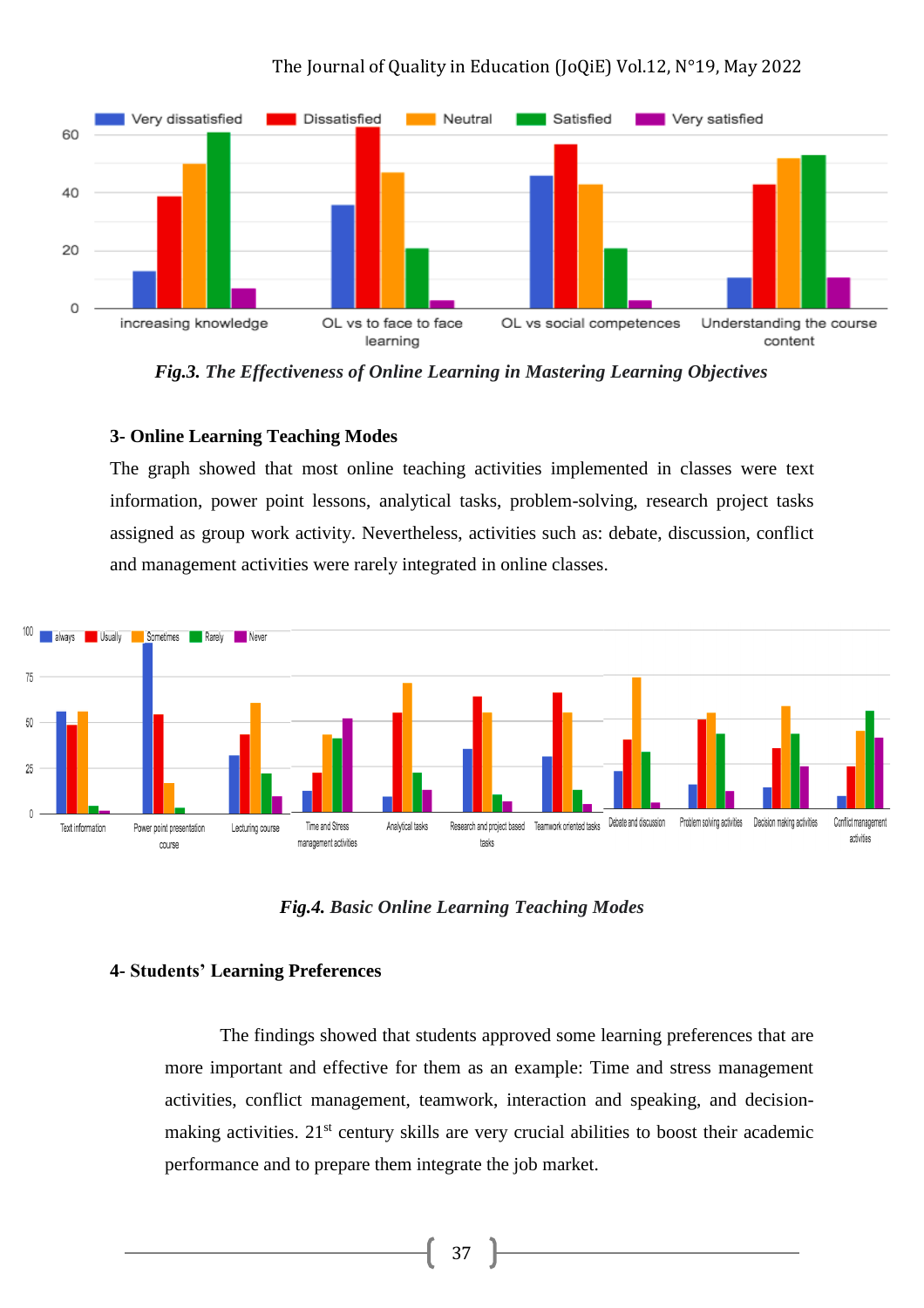

*Fig.5 Learning Preferences*

## **5. The Use of E-learning Platforms: Perspectives and Perceptions**

The findings showed the students' opinions and attitudes toward the use of technologies and e-platforms in online learning context. Students approved a neutral attitude concerning the use of the institute's platform. In addition, 69% of students wished to use other online platforms that can be more useful for their learning environment. Many students asserted that they did not have enough training courses to use educational platforms; therefore, students are not familiar and confident enough to use them. It has been noticed that, in general, technology helped students become autonomous learners and has improved to some extent their academic performance.



38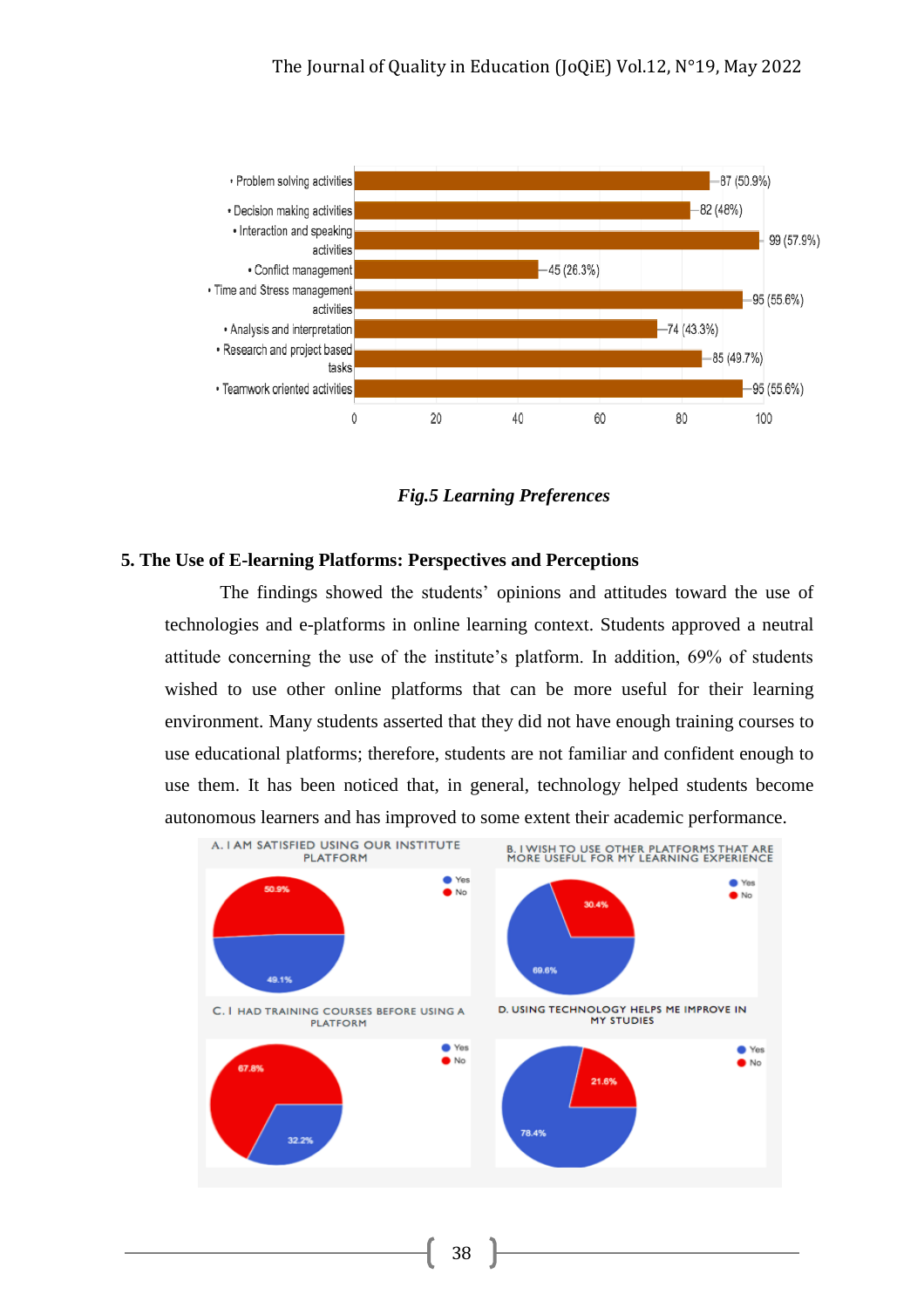

*Fig.6 E-learning Platforms*

## **V. Interviews: Opinions and Attitudes**

After gathering the responses of the interviewees, all answers were categorized into themes and analyzed in order to respond to the second research question that is to explore the teachers' experience of online learning context and to offer some solutions and recommendation to improve the effectiveness of online teaching practices.

This paper identified four important themes that most professors have emphasized on; the instructors' teaching experience, the use of the platform, teaching methods, target-oriented activities in online context, and finally listing some suggestions and recommendations for a better education quality.

## **1. Teaching Experience in Online Context**

Most teachers and instructors agreed that online teaching was a big challenge for them and completely different from the face to face context. The majority of teachers pointed that online teaching necessitates lot of hard work, preparation and training. Generally speaking, some teachers asserted that most of their objective courses were communicated; however, low interactivity and motivation were quite remarkable behaviors in the online teaching context. Some of the teachers claimed: "Generally, all the course objectives were achieved but low interactivity is highly dominant in the online teaching-learning context".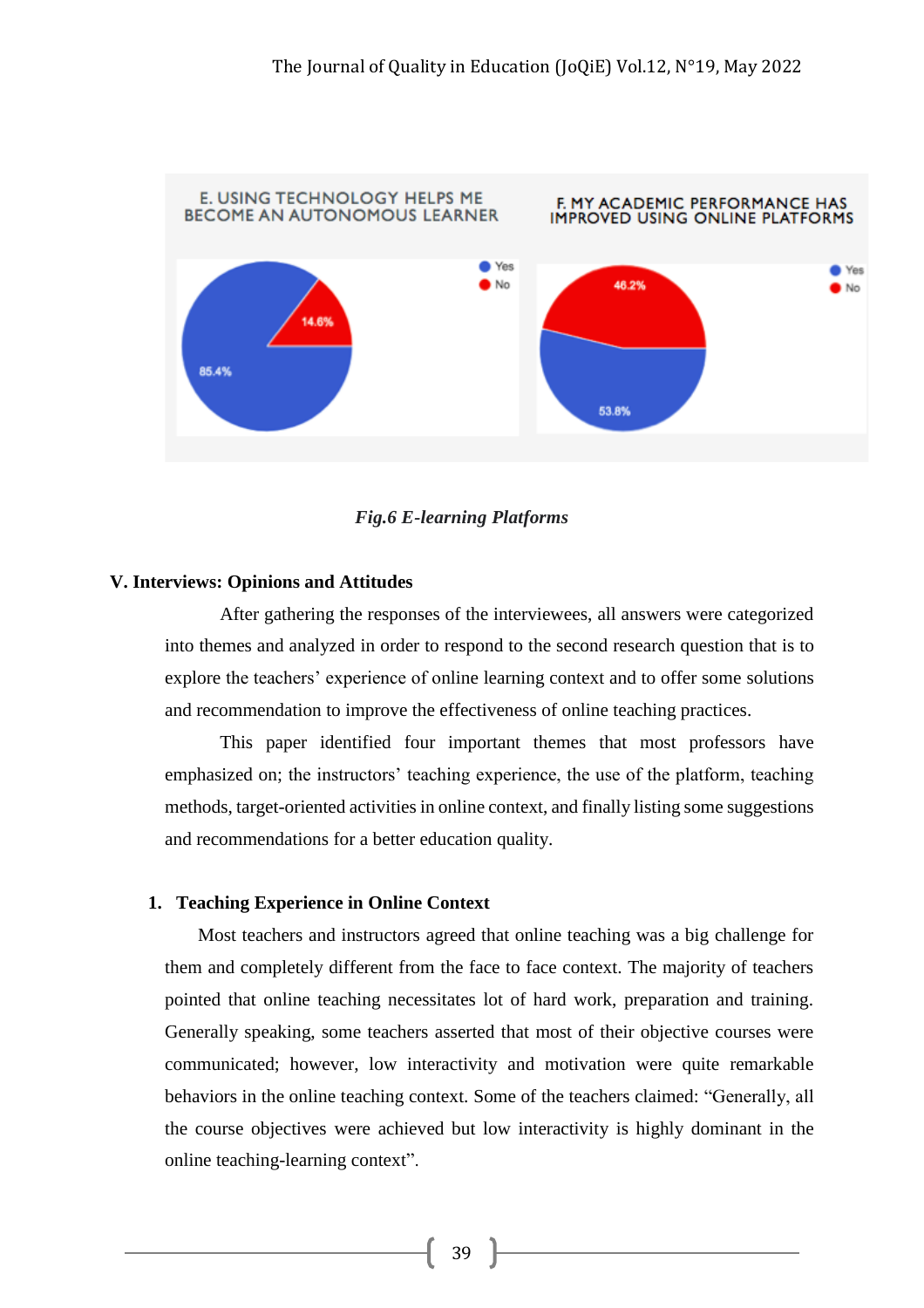All teachers approved that professional development programs, workshops and training are mandatory for staff educators and for the students in order to improve the effectiveness of online leaning context. All teachers pointed that information technology and e-learning educational trainings are needed to enable teachers face the challenges of the online and even the blended learning context.

#### **2- The Impact of Online Learning on Students**

The majority of teachers asserted that online learning was not a positive experience for the students. Most students were not satisfied and approved low feedback and interactivity. The overall impact was negative due to many variables such as:

- Low internet access
- The use of the platform was challenging
- Internal and external challenging conditions
- Lack of digital technologies
- Low motivation and enthusiasm
- Adaptation issues

 Nevertheless, some teachers approved that the institutions that opted for the hybrid learning or blended learning context displayed a positive impact. According to teachers, the majority of students asserted satisfying performances and managed to work effectively in class and at the same time students' autonomy and independency increased through assigned online research and project based activities.

## **3. The Usefulness of the Platforms**

According to the professors interviewed, the synchronous method supports, and encourages communication between students and their instructors and pushes the learners to ask questions in real-time. In addition, the asynchronous method is also an effective learning strategy that boosts the students' autonomy and encourages them to actively participate in their own learning environment by giving them the opportunity to interact, and work with their peers, get feedback, and reflect on the status of their personal learning goals and outcomes. Teachers think that assigning reflective and analytical tasks help students create, synthesize, explain, and apply the content or skills that have being taught in class.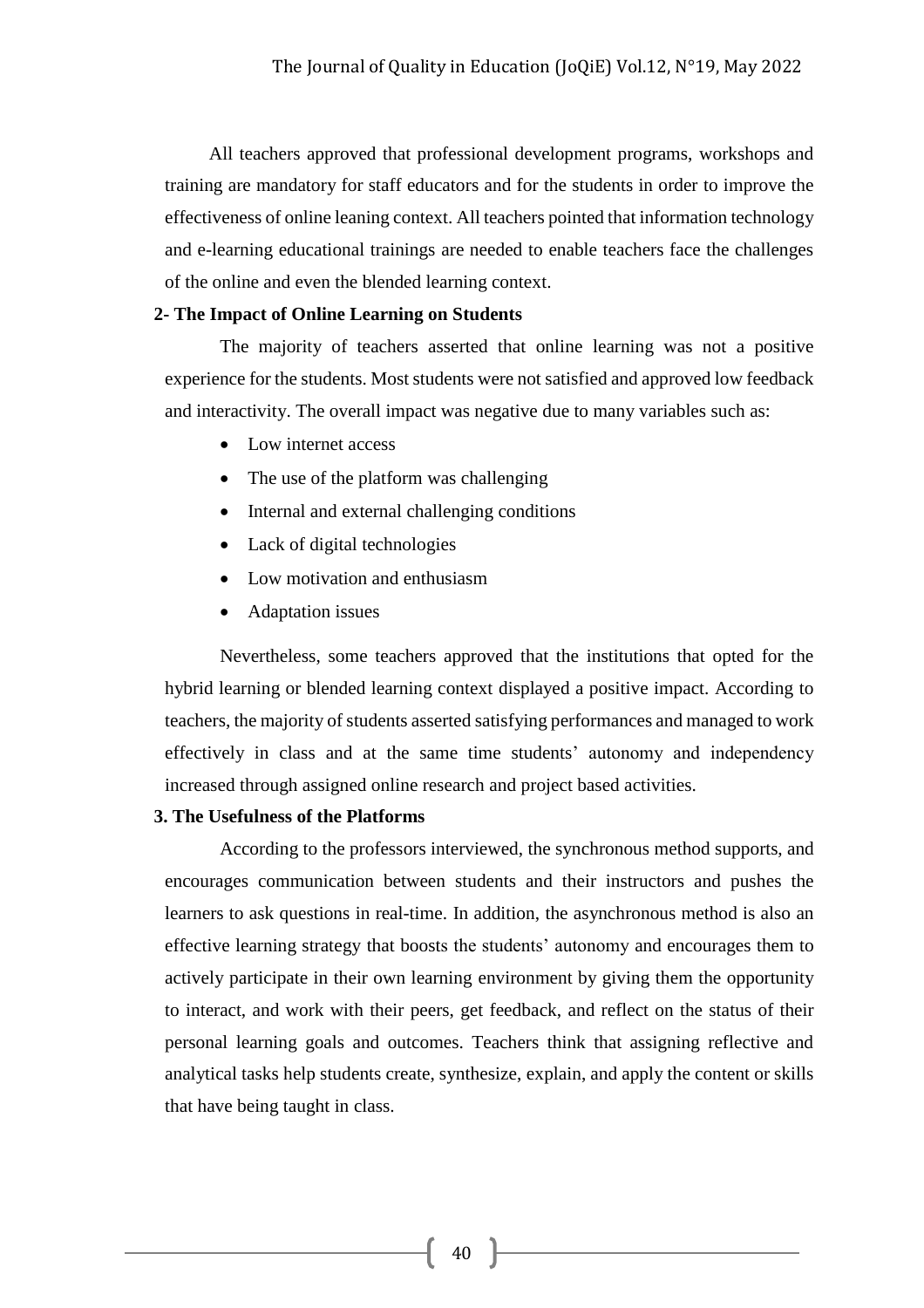## **4- Effective Teaching Techniques and Target Skills**

Generally, all teachers haven't received enough professional trainings and tutorials before engaging them into the online teaching context. Instructors made personal efforts to learn and use the platforms for their courses. Some teachers approved that the professional trainings given in the beginning were not enough to grasp effectively the technical side of it.

In addition, the majority of teachers did not clarify clearly their opinions and standpoints regarding the question of the teaching techniques and activities that could be effectively used in the online context. Some teachers used words as "probably" and "maybe", which show an indecisive and doubtful attitude or behavior regarding this matter. Some teachers suggested that lecturing and academic theories could be suitable techniques for online learning. Others think that sharing videos, games and asynchronous assignments are appropriate modes to improve students' autonomy and enthusiasm.

Teachers asserted that teaching online is very different from the face to face contact; therefore, skills and target abilities should be adopted and adapted accordingly. Instructors approve that group work, communication and content analysis could be effective oriented activities to develop, and enhance the students' academic performance.

#### **5- Enhancing the Effectiveness of Online Learning**

Last but not least, many professors pointed lot of recommendations and suggestions to improve the teaching and learning quality for both instructors and students. The majority of professors pointed the following tips to improve the effectiveness of online teaching-learning practices which are:

- Providing a good connection and appropriate IT equipment
- Boosting students with project based activities and research
- Programming continuous workshops and trainings to use platforms for students and teachers
- Preparing power points slides for students to review the course content
- Adopting innovative online teaching tools and techniques from time to time.

41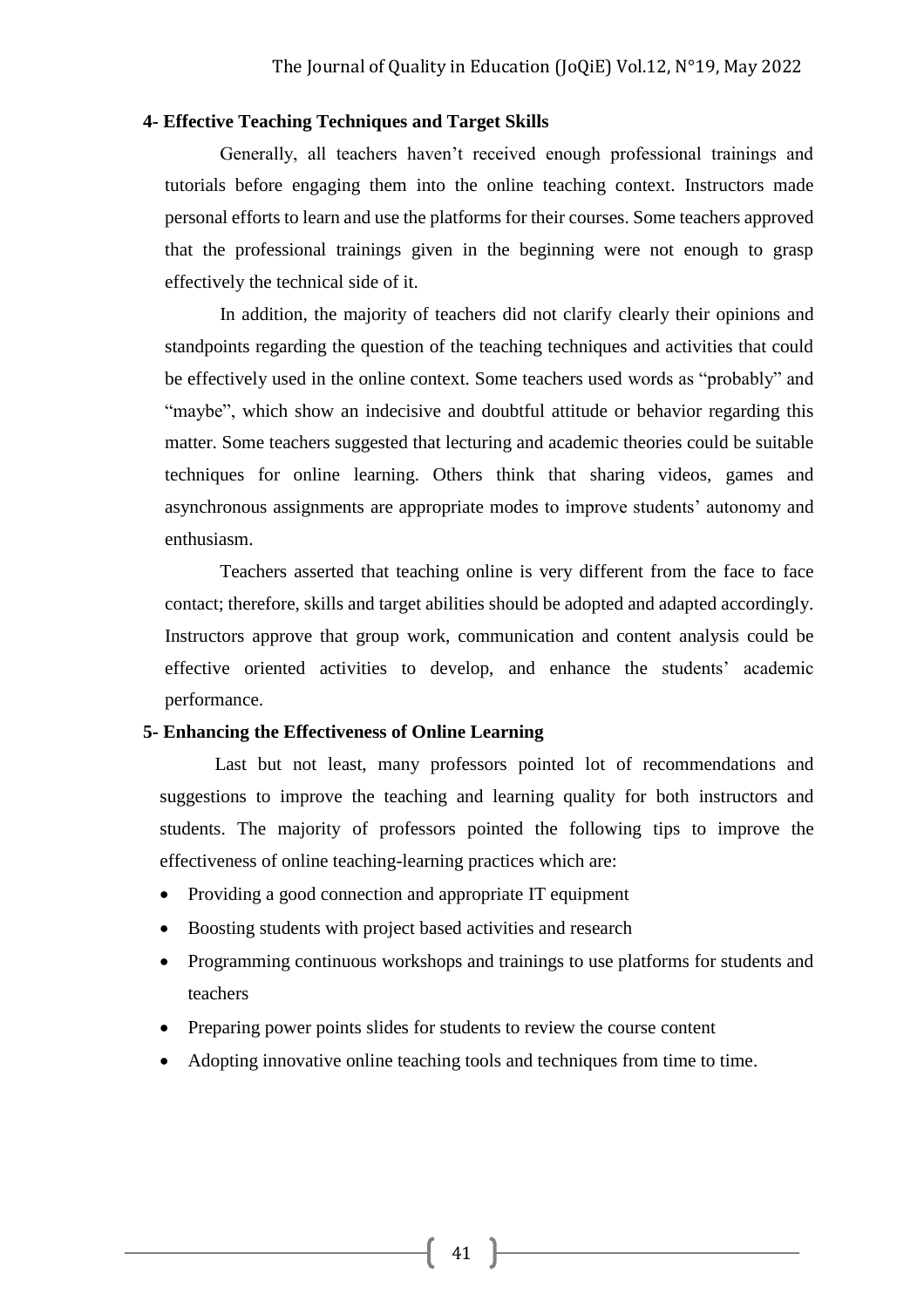## **VI. Conclusion**

In order to enhance the quality of online instruction, faculty members and teachers need to be adequately trained to assure an effective online teaching. As we clarify what quality instruction looks like from the perspective of faculty, staff, and administrator who experienced online education along with output from online students, we need to mobilize more training on the competencies associated with quality instruction into a comprehensive and effective faculty development programs.

It is worth mentioning that needs assessment and analysis could play a crucial role since it determines the kind of instructions required by defining the need. This is often referred to as identifying a gap in knowledge or performance. Needs assessment also determines whether an instructional method is what is required to address the gap or not.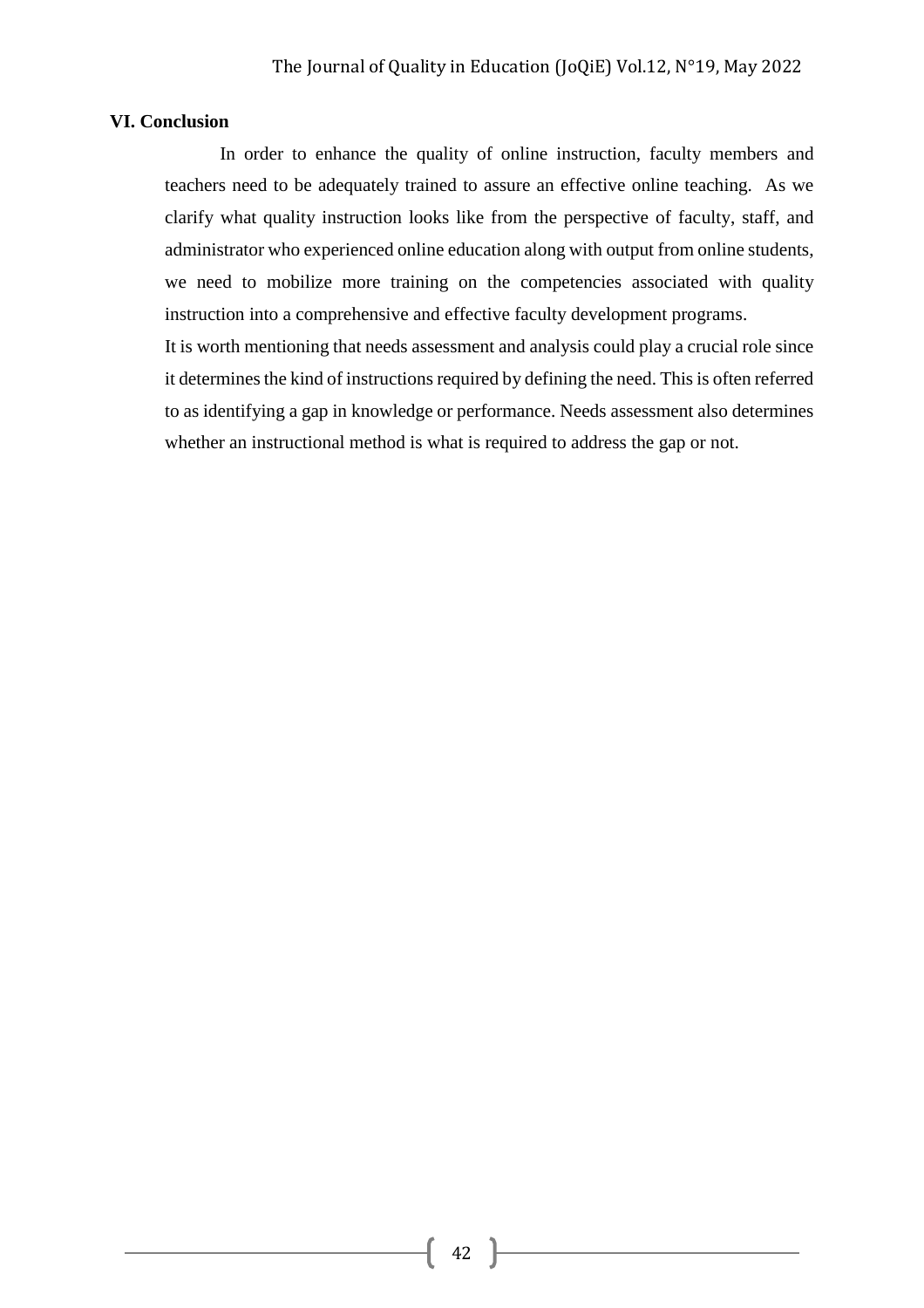## **References**

- [1] Artino, A.R. and Stephens, J.M (2009). Academic Motivation and Self Regulation: A Comparative Analysis of Undergraduate and Graduate Students Learning Online. Internet and Higher Education,12. *Science Direct Journal*. [Volume 12,](https://www.sciencedirect.com/science/journal/10967516/12/3)  [Issues 3–4,](https://www.sciencedirect.com/science/journal/10967516/12/3) December 2009
- [2] Amitii, Flora. Synchronous and Asynchronous E-learning. *European Journal of Open Education and E-learning Studies*. ISSN 2501-9120. Volume 5-Issue 2
- [3] Anderson, T., Garrison, R., Archer, W., & Rourke, L. (N.d.). *Critical thinking in a text based environment: Computer conferencing in higher education.* Retrieved October 21, 2003, from the University of Alberta Academic Technologies for Learning Web site:<http://www.atl.ualberta.ca/cmc>
- [4] Asabere, N.Y., & Enguah, S.E. (2012). Use of Information & Communication Technology (ICT) in Tertiary Education in Ghana: A Case Study of Electronic Learning (E-Learning).
- [5] Bertea, P. (2009). *Measuring Students' Attitude towards Online learning. A Case Study*. A paper presented in the 5th *International Scientific conference on online learning and software of Education*, Bucharest.
- [6] Carroll, N., & Conboy, K. (2020). Normalising the "new normal": Changing techdriven work practices under pandemic time pressure. *International Journal of Information Management*, 55, Article 102186. https://doi.org/10.1016/j.ijinfomgt.2020.102186.
- [7] Coman, C., Tiru, L.G., Mesesan-Schmitz, L., Stanciu, C., & Bularca, M.C. (2020). Online Teaching and Learning in Higher Education during the Coronavirus Pandemic: Students' Perspective. Sustainability, 12, 10367. <https://doi.org/10.3390/su122410367>
- [8] Garrison, D. R., Anderson, T., & Archer, W. (2001). Critical thinking, cognitive presence, and computer conferencing in distance education. *American Journal of Distance Education*, 15(1), 7−23.
- [9] Raymond, E., Atsumbe, B. M., Okwori, R. O., & Jebba, M. A. (2016). Comparative Effects of the Synchronous and the Asynchronous Instructional Approaches Concerning the Students' Achievements and Interests in Electrical Engineering at the Niger State College of Education. *International journal of engineering Pedagogy*, 6(3), 4-9. doi: https://onlinejournals.org/index.php/ijep/article/view/5302
- [\[10\] Perveen, A. \(2016\). Synchronous and Asynchronous E-Language Learning: A Case](https://vu-pk.academia.edu/AyeshaPerveen?swp=tc-au-26398771)  Study [of Virtual University of Pakistan.](https://vu-pk.academia.edu/AyeshaPerveen?swp=tc-au-26398771) *Open Praxis*, vol. 8 issue 1, January– [March 2016, pp. 22 \(ISSN 2304-070X\)](https://vu-pk.academia.edu/AyeshaPerveen?swp=tc-au-26398771)
- [11] Raymond, E., Atsumbe, B. M., Okwori, R. O., & Jebba, M. A. (2016). Comparative Effects of the Synchronous and the Asynchronous Instructional Approaches Concerning the Students' Achievements and Interests in Electrical

43 }